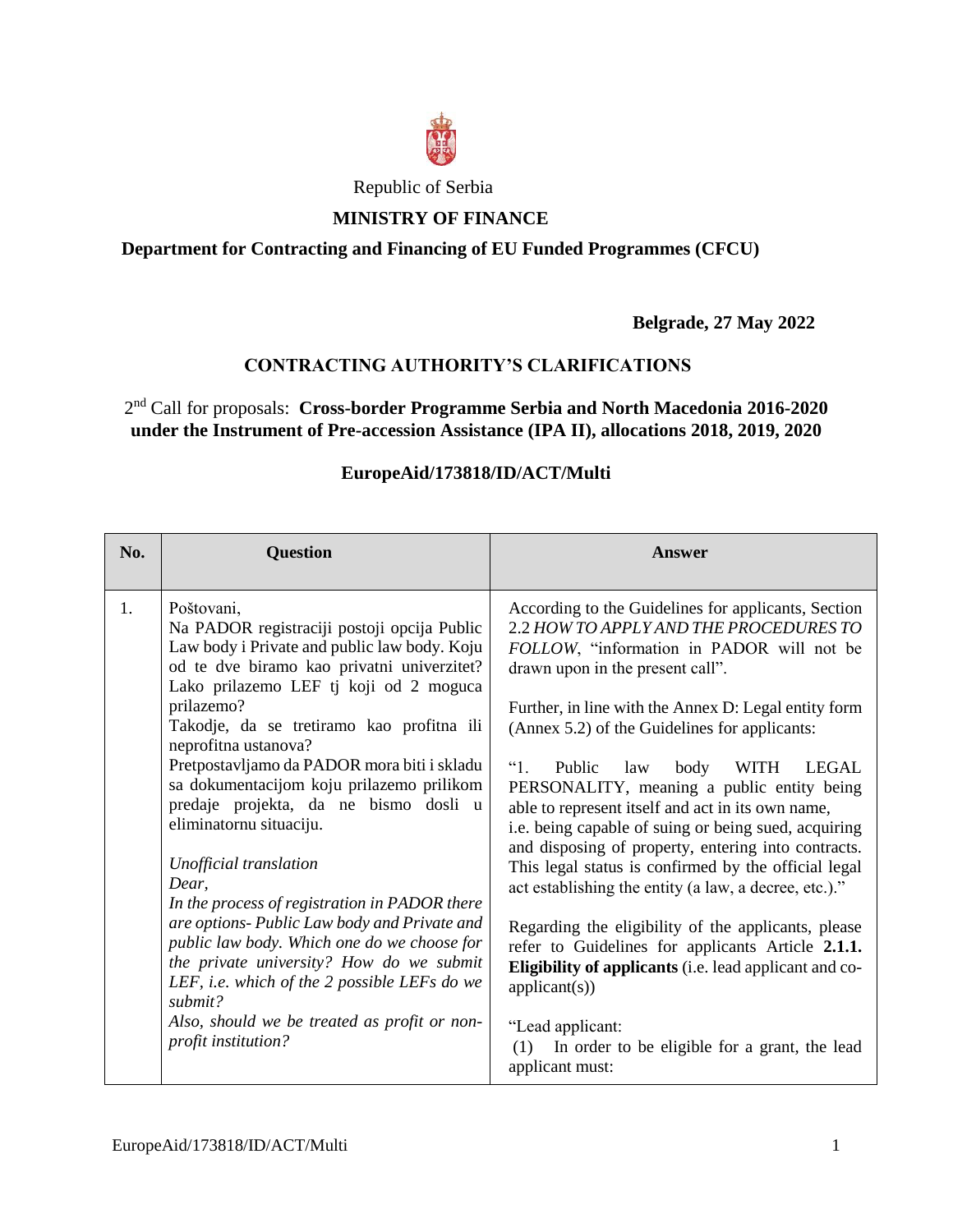|    | We assume that information in PADOR has to<br>be in line with the documentation that we<br>submit with the project proposal, so as not to<br>be in the eliminatory situation.                                                                                                                                                                                                                                                                                                                                                                                                                                                                            | be a legal person, and<br>$\bullet$<br>be <i>non-profit-making</i> , and<br>be effectively established in <sup>3</sup> either Republic<br>of Serbia or Republic of North Macedonia, and<br>be directly responsible for the preparation<br>and management of the action with the co-<br>applicant(s) and affiliated entity(ies), not acting as<br>an intermediary, "<br>Guidelines for applicants Article 2.2.1 Application<br>forms state that:<br>"Please note that the following documents should be<br>submitted together with the Organization data form<br>and the application form:<br><b>The statutes or articles of association of the</b><br>1.<br>lead applicant, (if any) of each co-applicant and (if<br>any) of each affiliated entity. Where the contracting<br>authority has recognised the lead applicant's, or the<br>$co-application(s)'s$ , or their affiliated entity(ies)'s<br>eligibility for another call for proposals under the<br>same budget line within 2 years before the deadline<br>for receipt of applications, it should be submitted,<br>instead of the statutes or articles of association, a<br>copy of the document proving their eligibility in a<br>former call (e.g. a copy of the special conditions of<br>a grant contract received during the reference<br>period), unless a change in legal status has occurred<br>in the meantime. This obligation does not apply to<br>international organisations which have signed a<br>framework<br>with<br>the<br>agreement<br>European<br>Commission." |
|----|----------------------------------------------------------------------------------------------------------------------------------------------------------------------------------------------------------------------------------------------------------------------------------------------------------------------------------------------------------------------------------------------------------------------------------------------------------------------------------------------------------------------------------------------------------------------------------------------------------------------------------------------------------|-------------------------------------------------------------------------------------------------------------------------------------------------------------------------------------------------------------------------------------------------------------------------------------------------------------------------------------------------------------------------------------------------------------------------------------------------------------------------------------------------------------------------------------------------------------------------------------------------------------------------------------------------------------------------------------------------------------------------------------------------------------------------------------------------------------------------------------------------------------------------------------------------------------------------------------------------------------------------------------------------------------------------------------------------------------------------------------------------------------------------------------------------------------------------------------------------------------------------------------------------------------------------------------------------------------------------------------------------------------------------------------------------------------------------------------------------------------------------------------------------------------------------------------------|
| 2. | Pishem Vi u ime Grad Skopje u vezi povik:<br><b>Cross-Border Cooperation Programme Serbia</b><br>- North Macedonia.<br>Imam dilema dali sam Grad moze da se javi<br>na povik, odnosno dali e eligible instucija ili<br>ne?<br>Pitam zaradi to shto vo sekcija: "Location as<br>final beneficiaries the population of the<br>programme are in the Republic of North<br>Macedonia" nije bash najjasnie.<br>Macedonia (MK): North - East region:<br>municipalities<br>of<br>Kratovo,<br>Lipkovo,<br>Kumanovo, Staro Nagoričane, Rankovce and<br>Kriva Palanka.<br>Skopje region: municipalities of Aračinovo,<br>Čučer Sandevo, Ilinden, Petrovec, Sopište, | Please refer to Guidelines for applicants Article<br>2.1.1. Eligibility of applicants (i.e. lead applicant<br>and $co\text{-}applicant(s)$<br>"Lead applicant:<br>In order to be eligible for a grant, the lead<br>(1)<br>applicant must:<br>be a legal person, and<br>$\bullet$<br>be non-profit-making, and<br>$\bullet$<br>be effectively established in <sup>3</sup><br><u>either</u><br>Republic of Serbia or Republic of<br><b>North</b><br>Macedonia, and<br>be directly responsible for the preparation<br>and management of the action with the co-<br>applicant(s) and affiliated entity(ies), not acting as<br>an intermediary, "                                                                                                                                                                                                                                                                                                                                                                                                                                                                                                                                                                                                                                                                                                                                                                                                                                                                                              |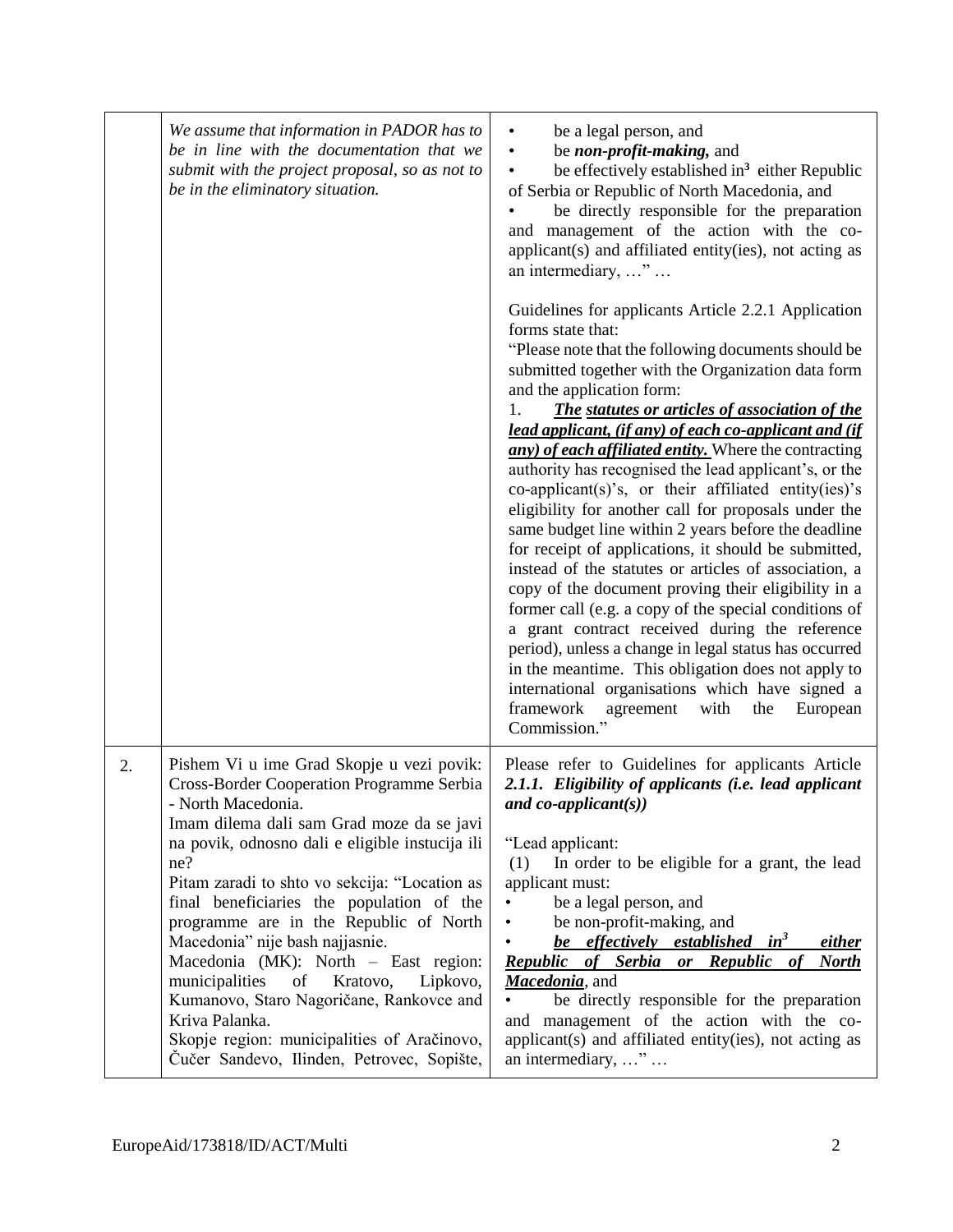Studeničani, Zelenikovo, and municipalities of Butel, Gjorče Petrov and Saraj of the City of Skopje.

*Unofficial translation*

*I'm writing you on behalf of the city of Skopje regarding the Call: Cross-Border Cooperation Programme Serbia - North Macedonia.*

*I have a dilemma whether city itself can apply for the Call, meaning if it's an eligible institution or not?*

*I'm asking because in the section "Location as final beneficiaries the population of the programme are in the Republic of North Macedonia" its not clear enough.*

*Macedonia (MK): North – East region: municipalities of Kratovo, Lipkovo, Kumanovo, Staro Nagoričane, Rankovce and Kriva Palanka.*

*Skopje region: municipalities of Aračinovo, Čučer Sandevo, Ilinden, Petrovec, Sopište, Studeničani, Zelenikovo, and municipalities of Butel, Gjorče Petrov and Saraj of the City of Skopje.*

*Guidelines for applicants footnote 3: To be determined on the basis of the organisation's statutes, which should demonstrate that it has been established by an instrument governed by the national law of the country concerned and that its head office is located in an eligible country. The effective establishment of applicants should be proved not only with the statutes but with the registration certificate. In this respect, any legal entity whose statutes have been established in another country cannot be considered an eligible local organisation, even if the statutes are registered locally or a 'Memorandum of Understanding' has been concluded.*

#### "Co-applicant(s)

The lead applicant must act with at least one coapplicant as specified hereafter.

*If the lead applicant is established in Republic of Serbia at least one co-applicant must be established in Republic of North Macedonia and vice versa. At least two legal entities in the partnership, one per participating country, being the lead applicant or the co-applicant, must be effectively established or have an office in the programme eligible area"*.

Also, please refer to Guidelines for applicants Article *2.1.4. Eligible actions: actions for which an application may be made,* section – locations.

#### *Location*

Actions or operations must have as final beneficiaries the population of the programme area. They must take place in one or more of the following territorial units:

#### *In the Republic of Serbia:*

Jablanica district: City of Leskovac and municipalities of Bojnik, Lebane, Medveđa, Vlasotince and Crna Trava

Pčinja district: City of Vranje with two city municipalities: Vranje and Vranjska Banja, and municipalities of Vladičin Han, Surdulica, Bosilegrad, Trgovište, Bujanovac and Preševo

*In the Republic of North Macedonia:*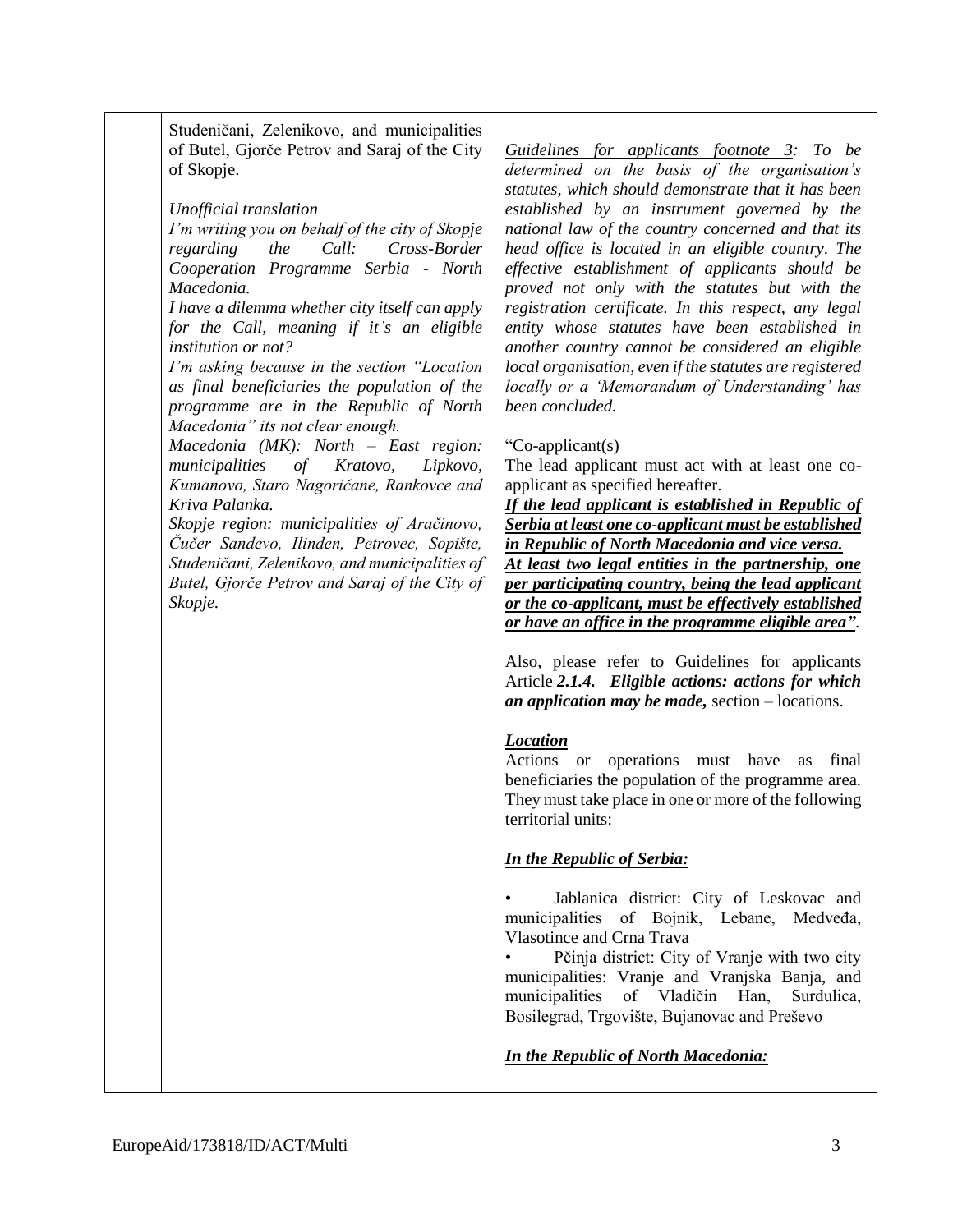|    |                                                                                                                                                                                                                                                                                                                                                                                                                                                                                                                                                                                                                                                                                                                                                                                                                                                    | North - East region: municipalities of<br>Kratovo, Lipkovo, Kumanovo, Staro Nagoričane,<br>Rankovce and Kriva Palanka<br>Skopje region: municipalities of Aračinovo,<br>Čučer Sandevo, Ilinden, Petrovec,<br>Sopište,<br>Studeničani, Zelenikovo, and <i>municipalities of</i><br><b>Butel, Gjorče Petrov and Saraj of the City of Skopje</b>   |
|----|----------------------------------------------------------------------------------------------------------------------------------------------------------------------------------------------------------------------------------------------------------------------------------------------------------------------------------------------------------------------------------------------------------------------------------------------------------------------------------------------------------------------------------------------------------------------------------------------------------------------------------------------------------------------------------------------------------------------------------------------------------------------------------------------------------------------------------------------------|-------------------------------------------------------------------------------------------------------------------------------------------------------------------------------------------------------------------------------------------------------------------------------------------------------------------------------------------------|
| 3. | Dear all,<br>We are referring to the point "ineligibility"<br>of actions" stated on page 23. of the<br>Guidelines for applicants:<br>It is listed that "the following types of<br>actions are ineligible: actions aimed at the<br>upgrading of infrastructure and equipment<br>in privately owned facilities".<br>If a project targets tourism rural<br>households which previously undergo<br>specific capacity building and training and<br>are submitting business plans which aim to<br>diversify and increase the quality of their<br>offer under a transparent procedure -<br>which together are expected to contribute<br>to overall goal of the project and the<br>fulfillment of indicators- would it be<br>possible to allocate equipment/direct some<br>activities to them which remain under the<br>ownership of the project partners? | In line with the Guidelines for applicants, Section<br>2.2.4. Further information about the applications, in<br>order "to ensure equal treatment of applicants, the<br>contracting authority cannot give a prior opinion on<br>the eligibility of lead applicants, co-applicants,<br>affiliated entity(ies), an action or specific activities." |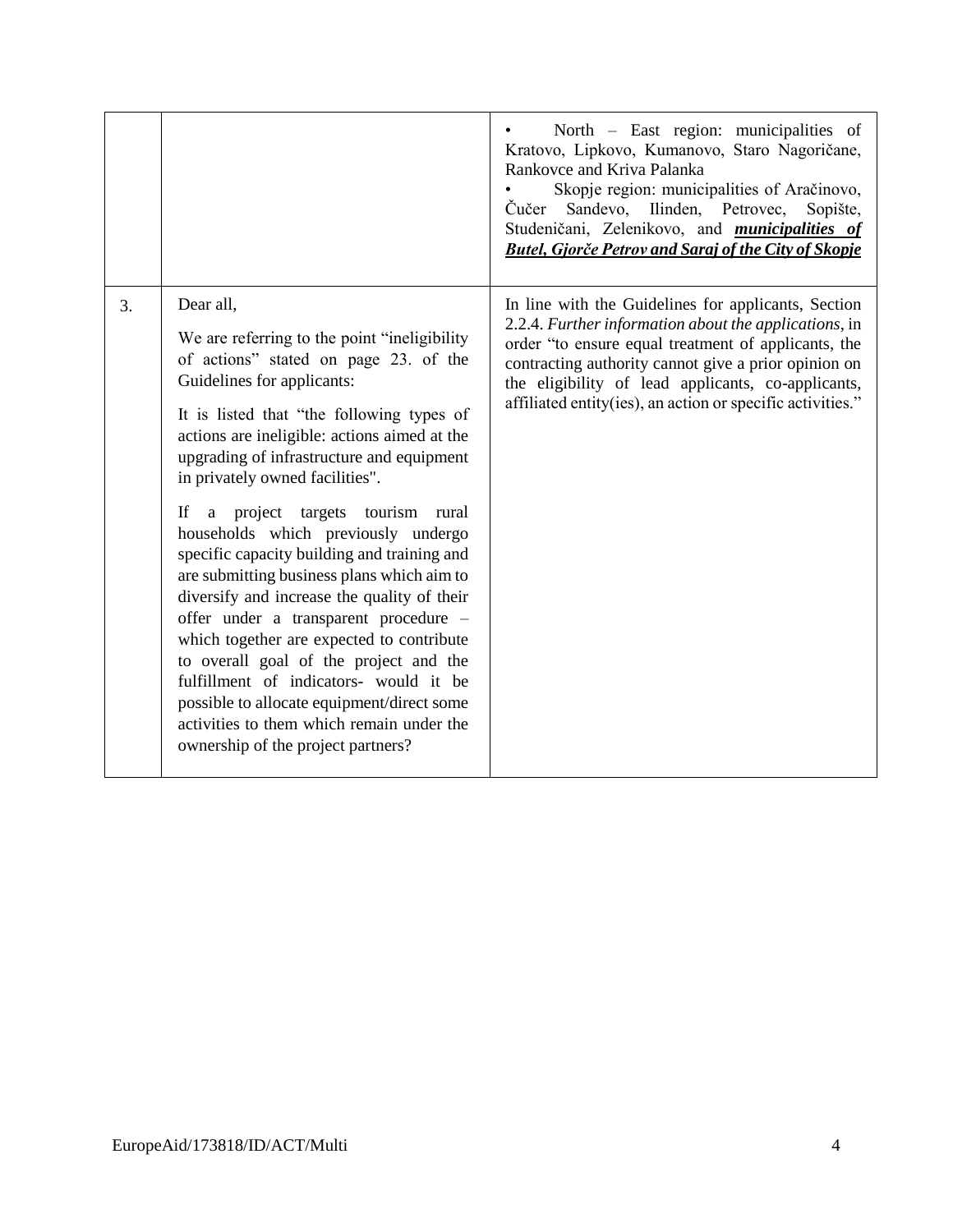| 4. | Guidelines for grant applicants 2nd Call for<br>Proposals (GfA)<br>According to the Section 2.1.1 Eligibility of<br>applicants of the GfA: At least two legal<br>entities in<br>the<br>partnership,<br>one<br>per<br>participating country, being the lead applicant<br>or the co-applicant, must be effectively<br>established or have an office in the<br>programme eligible area.<br>Question 1: Does it mean that only legal<br>entities (applicant or co-applicant) effectively<br>established or have office in programme<br>eligible area are eligible for this call for<br>proposals? | 1. Please refer to the answer for the question<br>number 2.                                                                                                                                                                                                                                                                                                                                                                                                                                                                                                                                                                                                                                                                                                                                                                                                                                                                              |
|----|-----------------------------------------------------------------------------------------------------------------------------------------------------------------------------------------------------------------------------------------------------------------------------------------------------------------------------------------------------------------------------------------------------------------------------------------------------------------------------------------------------------------------------------------------------------------------------------------------|------------------------------------------------------------------------------------------------------------------------------------------------------------------------------------------------------------------------------------------------------------------------------------------------------------------------------------------------------------------------------------------------------------------------------------------------------------------------------------------------------------------------------------------------------------------------------------------------------------------------------------------------------------------------------------------------------------------------------------------------------------------------------------------------------------------------------------------------------------------------------------------------------------------------------------------|
|    | Annex B: Budget<br><b>Question 2:</b> Is re-granting allowed?                                                                                                                                                                                                                                                                                                                                                                                                                                                                                                                                 | 2. Please refer to Guidelines for applicants Article<br>2.1.4 Eligible actions: actions for which an<br>application may be made:<br>" <i>Financial support to third parties</i> "<br>Applicants may not propose financial support to<br>third parties. In other words, <i>sub-granting is not</i><br>allowed under this call for proposals."<br>Guidelines for applicants footnote 7:<br>"These third parties are neither affiliated entity(ies)                                                                                                                                                                                                                                                                                                                                                                                                                                                                                         |
|    | Annex E: Financial identification form<br>Point 3 section 2.2.1. (Application forms) of<br>Guidelines for grant applicant's 2nd Call for<br>Proposals: A financial identification form of<br>the lead applicant conforming to the model<br>attached as Annex E of these guidelines,<br>certified by the bank to which the payments<br>will be made.<br>Question 3:<br>Does Financial Identification<br>Form (FIF) certified by the bank is necessary<br>if copy of recent bank statement is attached?                                                                                         | nor associates nor contractors."<br>3. Please refer to the Guidelines for applicants<br>Article 2.2.1 Application forms<br>"Please note that the following documents should be<br>submitted together with the Organization data form<br>and the application form:<br>$\cdots$<br>3. A financial identification form of the lead<br>applicant<br>from<br>(not)<br>$co-application(s))$<br>conforming to the model attached as Annex E<br>of these guidelines, <i>certified by the bank to</i><br>which the payments will be made. This bank<br>should be located in the country where the lead<br>applicant is established. If the lead applicant<br>has already submitted a financial identification<br>form in the past for a contract where the<br>European Commission was in charge of the<br>payments and intends to use the same bank<br>account, a copy of the previous financial<br>identification form may be provided instead." |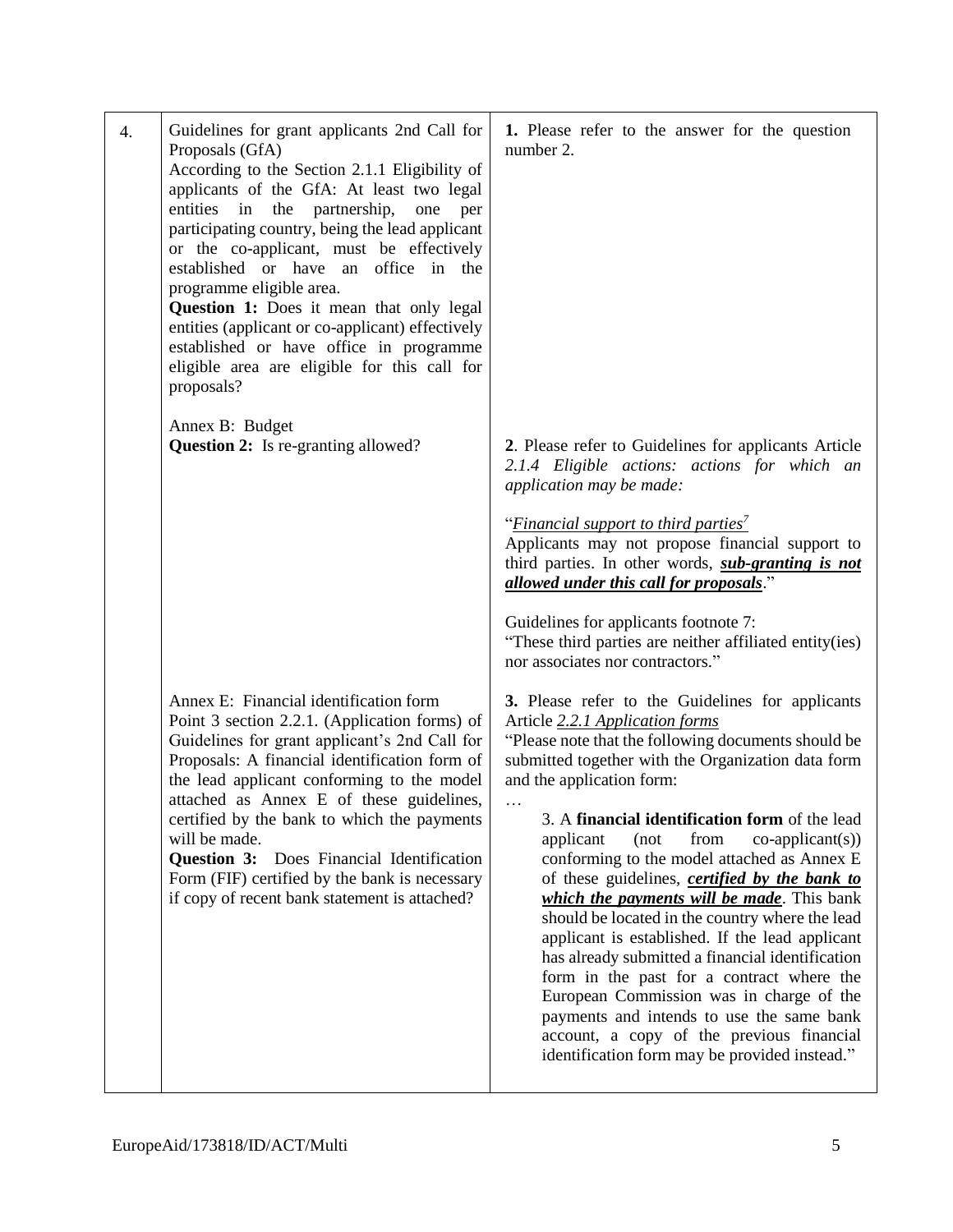| Annex G: Standard grant contract<br>By signing the Application Form (Annex A),<br>the applicants agree, if awarded a grant, to<br>accept the contractual conditions of the<br>standard grant contract (complete Annexes<br>G). In order to properly undusted rights and<br>obligations of applicants please clarify<br>Payment procedures indicated in Article 15<br>(Payment and interest on late payment)<br>General Conditions as set out in Article 4 of<br>the Special Conditions.<br><b>Question 4:</b> We understand that "Option 2 or<br>Option 3 as set out in Article 15.1 of General<br>Conditions" are only relevant for this call for<br>proposals and future refinements in the In<br>Article 4, point 4.1 Special Conditions. Does<br>we understand it correctly? | 4. All options (1, 2 and 3) described in Annex<br>G_2_General Conditions Article 15.1 are applicable<br>for this Call, since the initial planned duration of an<br>action or operation will meet the following<br>requirements depending on the programme's<br>specific objective addressed by the application,<br>namely: minimum number of months is 12 and<br>maximum is 18.                                                                                                                                                                                                                                                                                                                                                                                                                 |
|----------------------------------------------------------------------------------------------------------------------------------------------------------------------------------------------------------------------------------------------------------------------------------------------------------------------------------------------------------------------------------------------------------------------------------------------------------------------------------------------------------------------------------------------------------------------------------------------------------------------------------------------------------------------------------------------------------------------------------------------------------------------------------|-------------------------------------------------------------------------------------------------------------------------------------------------------------------------------------------------------------------------------------------------------------------------------------------------------------------------------------------------------------------------------------------------------------------------------------------------------------------------------------------------------------------------------------------------------------------------------------------------------------------------------------------------------------------------------------------------------------------------------------------------------------------------------------------------|
| <b>Question 5:</b> Does the Contracting Authority<br>provide pre-financing payments?<br>Question 6:<br>What is the minimum and<br>maximum pre-financing rate?<br><b>Question 7:</b> In case of Initial pre-financing<br>payment does the Contracting Authority,<br>require a financial guarantee?                                                                                                                                                                                                                                                                                                                                                                                                                                                                                | 5. The Contracting Authority provides pre-financing<br>in compliance with Annex G_2_General Conditions<br>Article 15.<br><b>6.</b> Please refer to the Annex G <sub>1</sub> 2 <sub>1</sub> General Conditions<br>Article 15.1<br>7. As defined in the template of the Annex<br>G_1_Special Conditions:<br>"If a financial guarantee is requested: The first<br>instalment of pre-financing shall be accompanied by<br>a financial guarantee amounting to EUR <amount,<br>usually the amount of the first prefinancing<br/>payment&gt; and complying with the requirements of<br/>Article 15.8 of Annex II.<br/><math>I</math> the financial guarantee is requested, such<br/>provision shall be inserted in the special conditions<br/>of the contract after the successful award.</amount,<br> |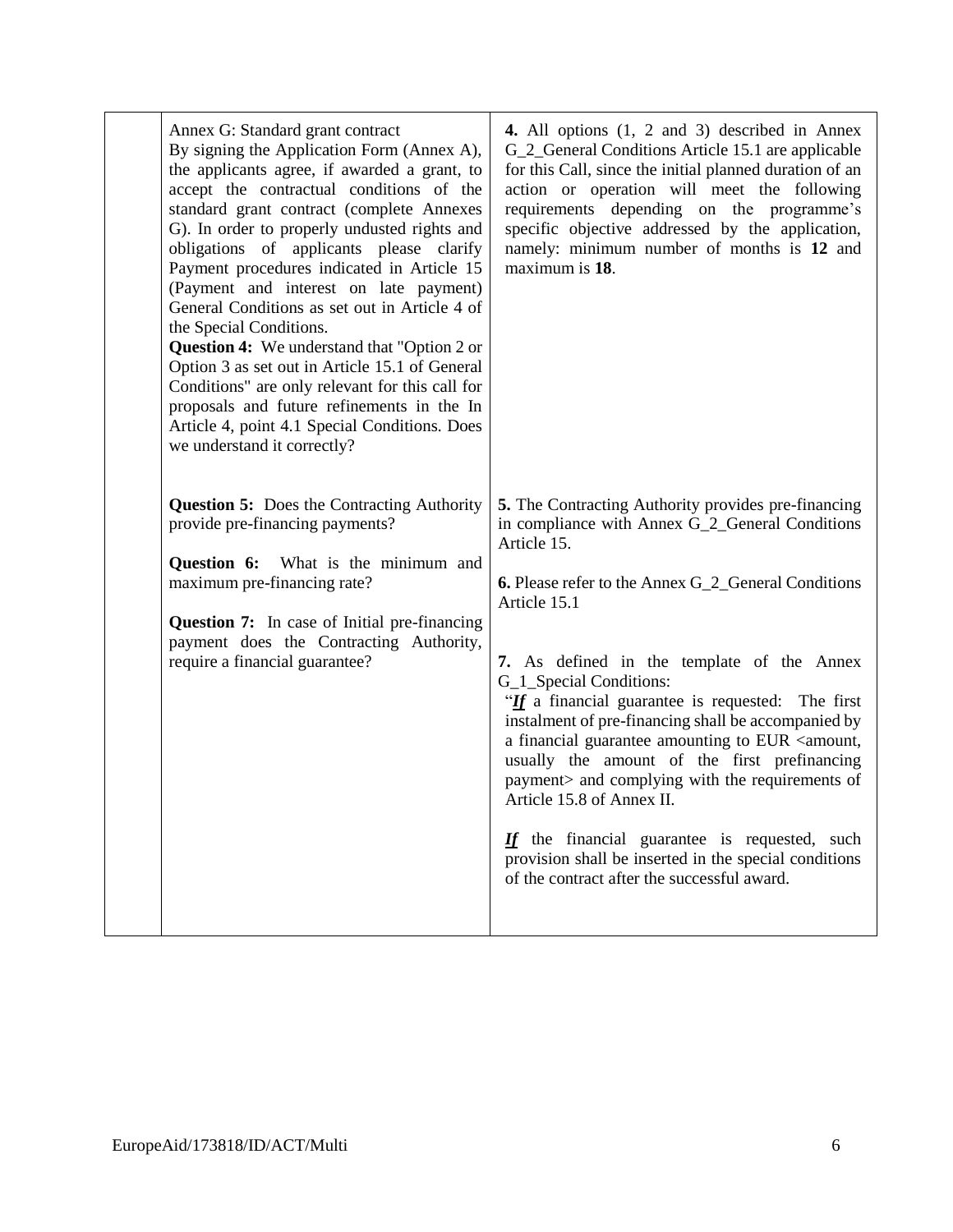| 5. | Dear Madam/Sir,<br>we have question regarding Second Call for<br>Proposals CBC Serbia - North Macedonia.                                                                                                                                                                                                                                                                                                                                                                                                                            | 5. Please refer to Guidelines for applicants Article<br>2.1.4 Eligible actions: actions for which an<br>application may be made                                                                                                                                                                                                                                                                                                                                                                                                                                                                                                                                                                                                                                                                                                                                           |
|----|-------------------------------------------------------------------------------------------------------------------------------------------------------------------------------------------------------------------------------------------------------------------------------------------------------------------------------------------------------------------------------------------------------------------------------------------------------------------------------------------------------------------------------------|---------------------------------------------------------------------------------------------------------------------------------------------------------------------------------------------------------------------------------------------------------------------------------------------------------------------------------------------------------------------------------------------------------------------------------------------------------------------------------------------------------------------------------------------------------------------------------------------------------------------------------------------------------------------------------------------------------------------------------------------------------------------------------------------------------------------------------------------------------------------------|
|    | Municipality<br>of<br><b>Bosilegrad</b><br>has<br>two<br>partnership<br>municipalities<br>from<br>North<br>Macedonia interested in applying for grant<br>under this call.<br>municipality,<br>Can<br>have<br>as<br>two<br>we,<br>applications with two different municipalities<br>from North Macedonia in both we will be<br>partners not lead applicant?<br>Do this applications must be from different<br>thematic priority of this Call or we can apply<br>with two different project proposals from<br>same thematic priority? | Section <b>Number</b> of applications and grants per<br>applicants / affiliated entities $8$<br>The lead applicant may not submit more than 1<br>application per thematic priority under this call for<br>proposals.<br>The lead applicant may not be awarded more than 1<br>grant under this call for proposals.<br>The lead applicant may not be a co-applicant or an<br>affiliated entity in another application of the same<br>thematic priority at the same time.<br>A co-applicant/affiliated entity may not be the co-<br>applicant or affiliated entity in more than 1<br>application per thematic priority under this call<br>for proposals.<br>A co-applicant/affiliated entity may not be<br>awarded more than 1 grant under this call for<br>proposals.                                                                                                       |
|    |                                                                                                                                                                                                                                                                                                                                                                                                                                                                                                                                     | Guidelines for applicants footnote 8:<br>The lead applicant/co-applicant/affiliated entity<br>may not submit more than 1 application per thematic<br>priority under this call for proposals. A lead<br>applicant/co-applicant/affiliated entity may not be<br>awarded more than 1 grant under this call for<br>proposals.<br>Failing to comply with all requirements related to<br>the number of applications per applicants / affiliated<br>entities may lead to rejection of all applications<br>where the lead applicant/co-applicant/affiliated<br>entity appears.<br>In case that one legal entity, being lead applicant,<br>co-applicant or affiliated entity, is placed on both<br>lists for financing, the award criteria will be better<br>overall score of the project proposal, regardless of<br>the ranking position on the particular list for<br>financing. |